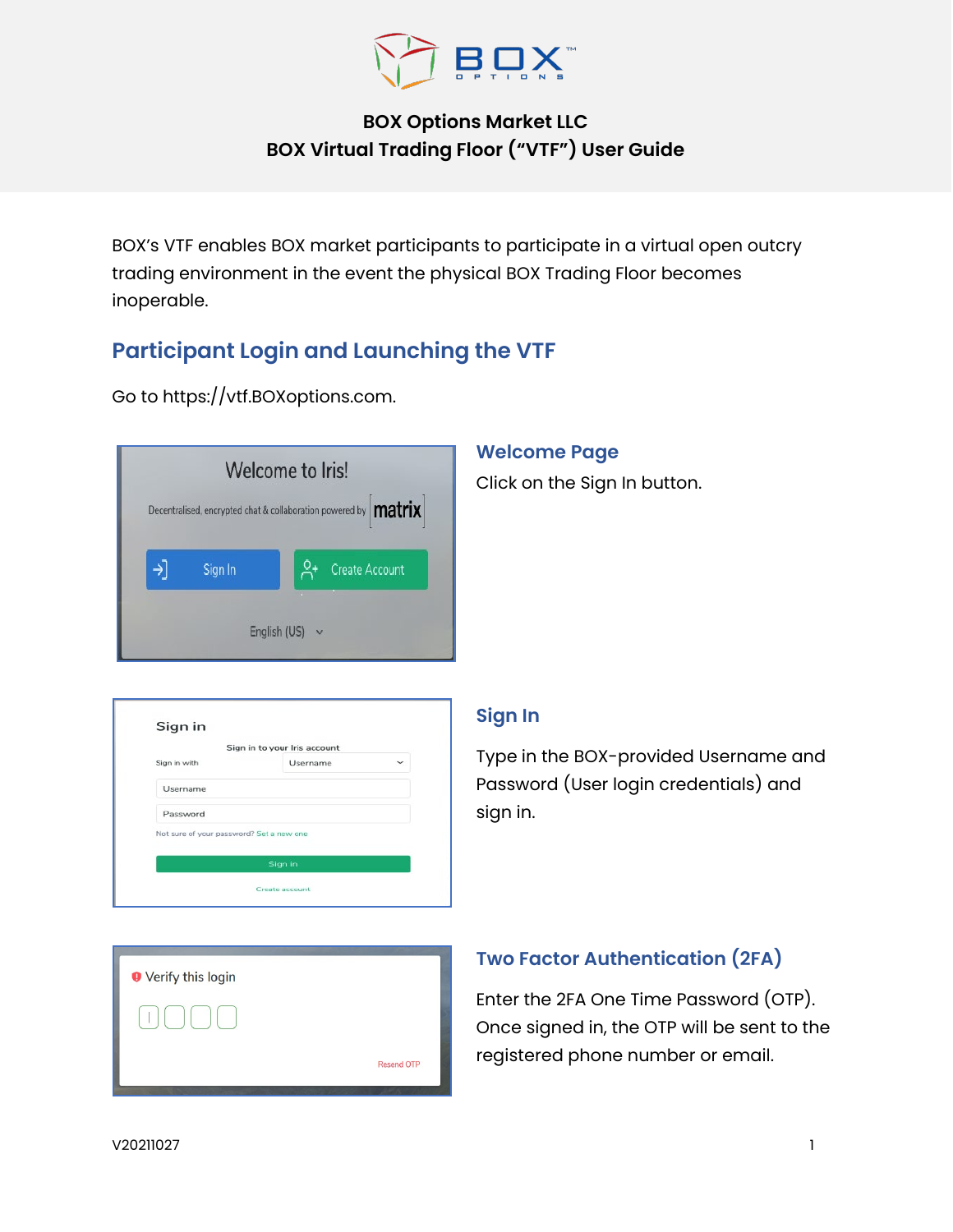



### **BOX Exchange Platform Room**

Click and open the **BOX Exchange Platform Room** in the left pane.

# **Sending a Message in the BOX Exchange Platform**

- The center pane of the screen is the messaging area, and the right pane shows the users of the **BOX Exchange Platform**.
- To send a message, type your message in the "Send a Message" text box at the bottom of the screen and hit <Return/Enter>.
- To delete Remove or edit  $\ell$  a message, click on the message, and select the [Settings] option on the top right of the message. Click on edit/delete/forward or quote as required.

**NOTE:** If the BOX Trading Floor is open in separate tab, the User must go back to the BOX Exchange Platform tab for the general chat.

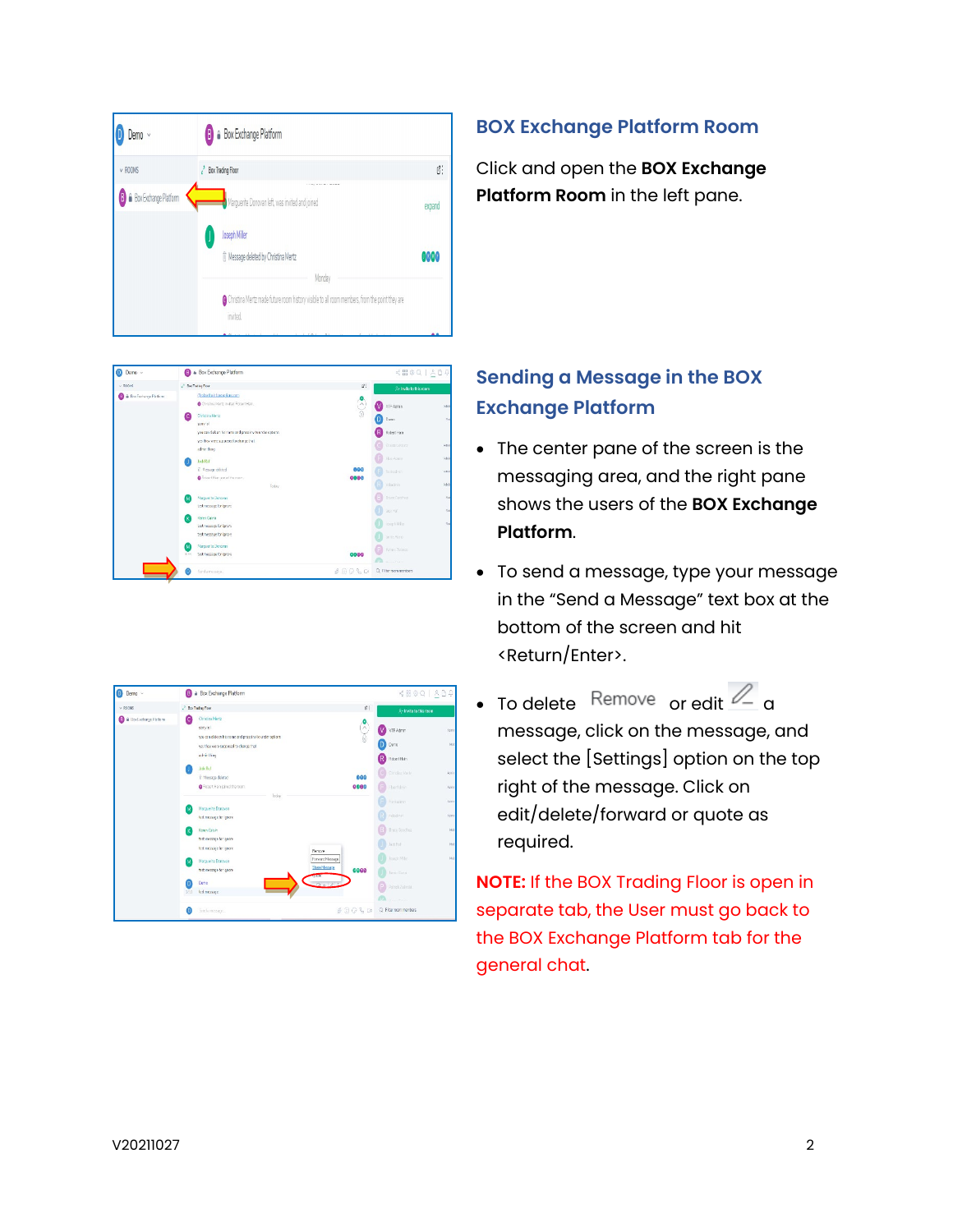# **BOX Trading Floor**

The BOX Trading Floor can be accessed in two ways\*:





## **1. Within the BOX Exchange Platform Room**

- Click on the BOX Trading Floor bar
- Click "Join Conference"
- User can adjust the size of the BOX Trading Floor within the BOX Exchange Platform Room by clicking this **in the click of the click** icon.
- User can expand the BOX Trading Floor horizontally by hiding the contacts pane (Clicking on the  $\triangleq$ Contacts icon)
- **2. Outside the BOX Exchange Platform Room (in a new tab in your browser)** 
	- Click and expand the BOX Trading Floor conference widget using the pop out widget  $\boxed{c}$ . The BOX Trading Floor will open in a new tab.
	- Click "Join Conference"
	- Enter name and click the "Join Meeting" button

## **\*Note: Only one instance out of the above two options should be used at one time.**

#### **\*\*Note: All Users must be visible while on the Virtual Trading Floor.**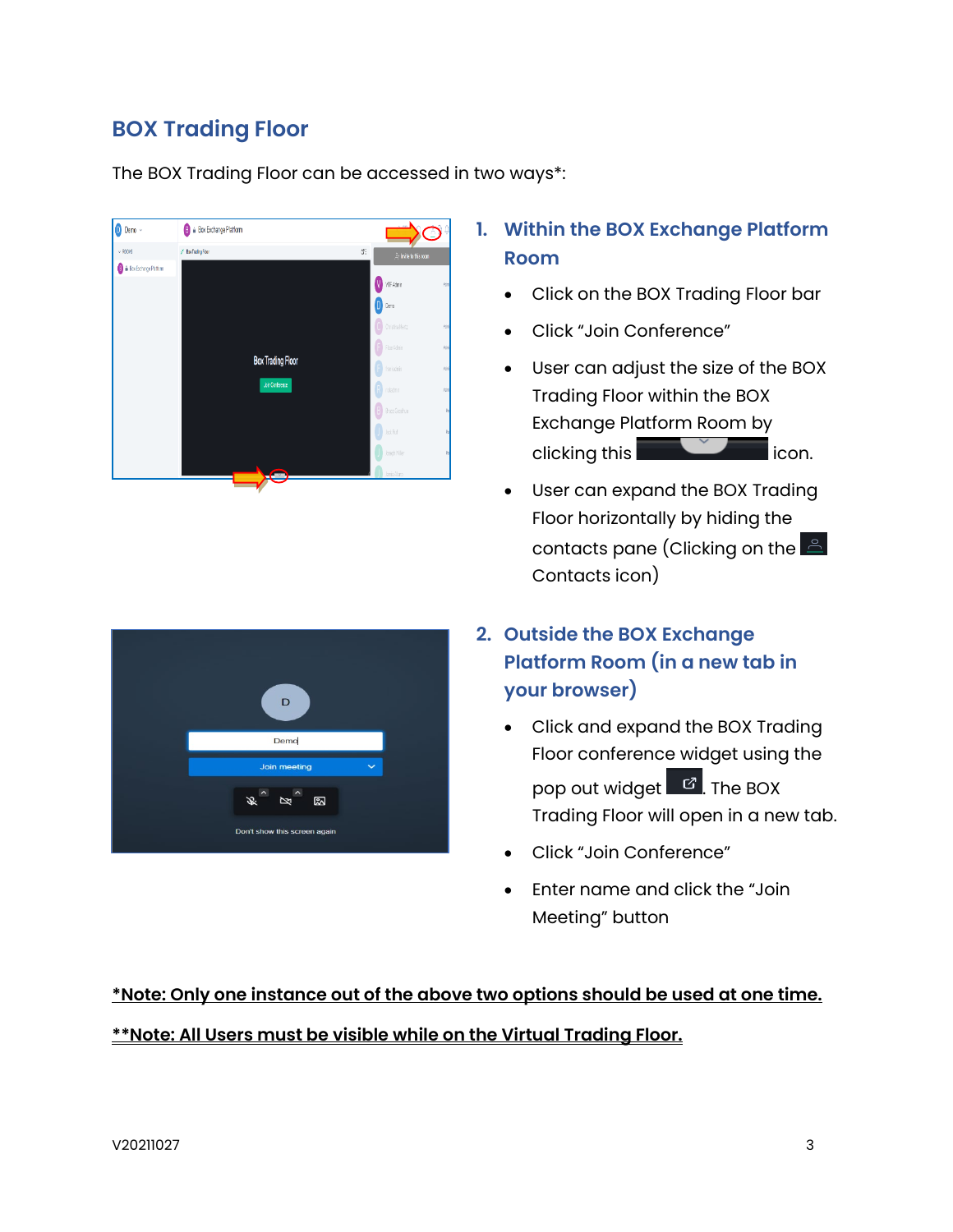# **BOX Trading Floor Controls**







- User can Mute and Unmute Audio/Video using the **a**udio and **N** video icons.
- The Open Outcry Blotter **Q** icon expands the blotter panel on the left side of the screen; Floor Brokers may enter orders for viewing in the BOX Trading Floor Room using this blotter panel. For more information about blotter functionality, see section "Open Outcry Blotter" below.
- $\bullet$  The tile  $\overline{55}$  icon is used to switch between Tile view (all Trading Floor Room users are displayed on right side of screen) and User view (all Trading Floor Room users are displayed in gallery view format) . User can also click on the three dots  $\frac{1}{3}$  on the Self

Tile and click on "Flip button" to flip between Tile View and User View.

- Clicking on the **interelate is condensated** Clicking on the Settings option.
	- (a) User can set the Audio/Video device and also test the Audio output.
	- (b) User can change their profile name through settings – Profile option
	- (c) User can view shortcuts by clicking on "View Shortcut" option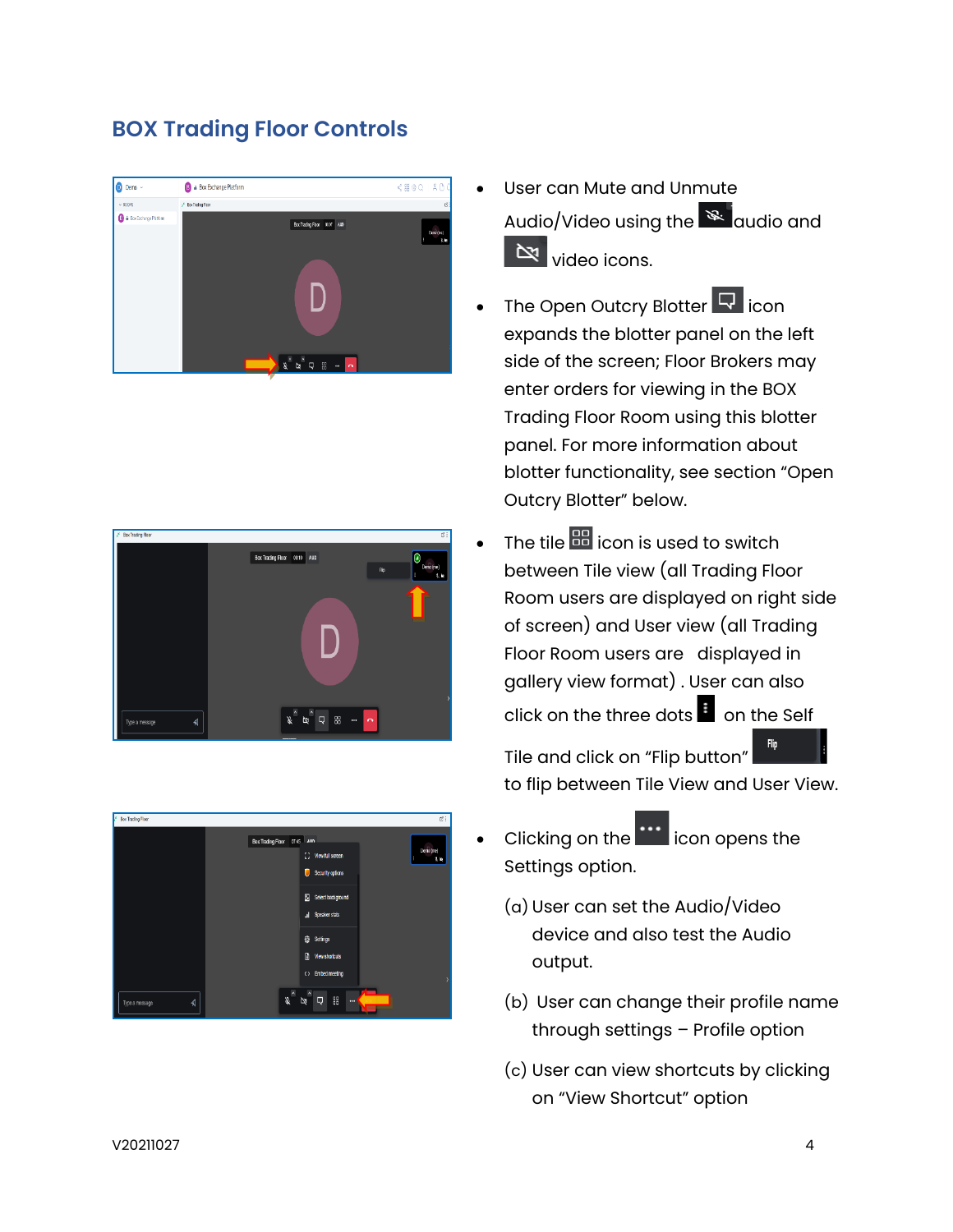| F            |
|--------------|
| M            |
| v            |
| A            |
| $\mathbf{C}$ |
| s            |
| W            |
| ,            |
| <b>SPACE</b> |
| т            |
| $\Omega$     |
| $1-9$        |
|              |

### **View Shortcut Options**

Users can use the listed keyboard shortcuts in the BOX Trading Floor:

Show or Hide Video thumbnails – F Mute or unmute your microphone – M Start or stop your camera – V Manage video quality – A Open or Close the blotter – C View or exit full screen – S Toggle Tile View -W Show or hide keyboard shortcuts - ? Push to talk – SPACE Show speaker stats  $-$  T Focus on User video – 0 Focus on another persons's video – 1-9

# **Open Outcry Blotter**



:56:50.100 CS

The Open Outcry Blotter panel contains a running list of all open outcry orders. [1](#page-4-0)

- An open order will display as green text.
- When the User clicks on Tick button  $\sqrt{}$ the text changes to red indicating the order has been executed.

A Floor Broker can cancel an order by clicking on cross  $\mathbf{R}$  button. Cancelled orders will be displayed in orange.

**Note:** Blotter messages cannot be edited/deleted.

<span id="page-4-0"></span><sup>1</sup> Order terms entered into the blotter should be as follows: **Symbol/Date/Strike/Call, Put.** If an order is entered in the blotter incorrectly, Floor Brokers must cancel and reenter the order.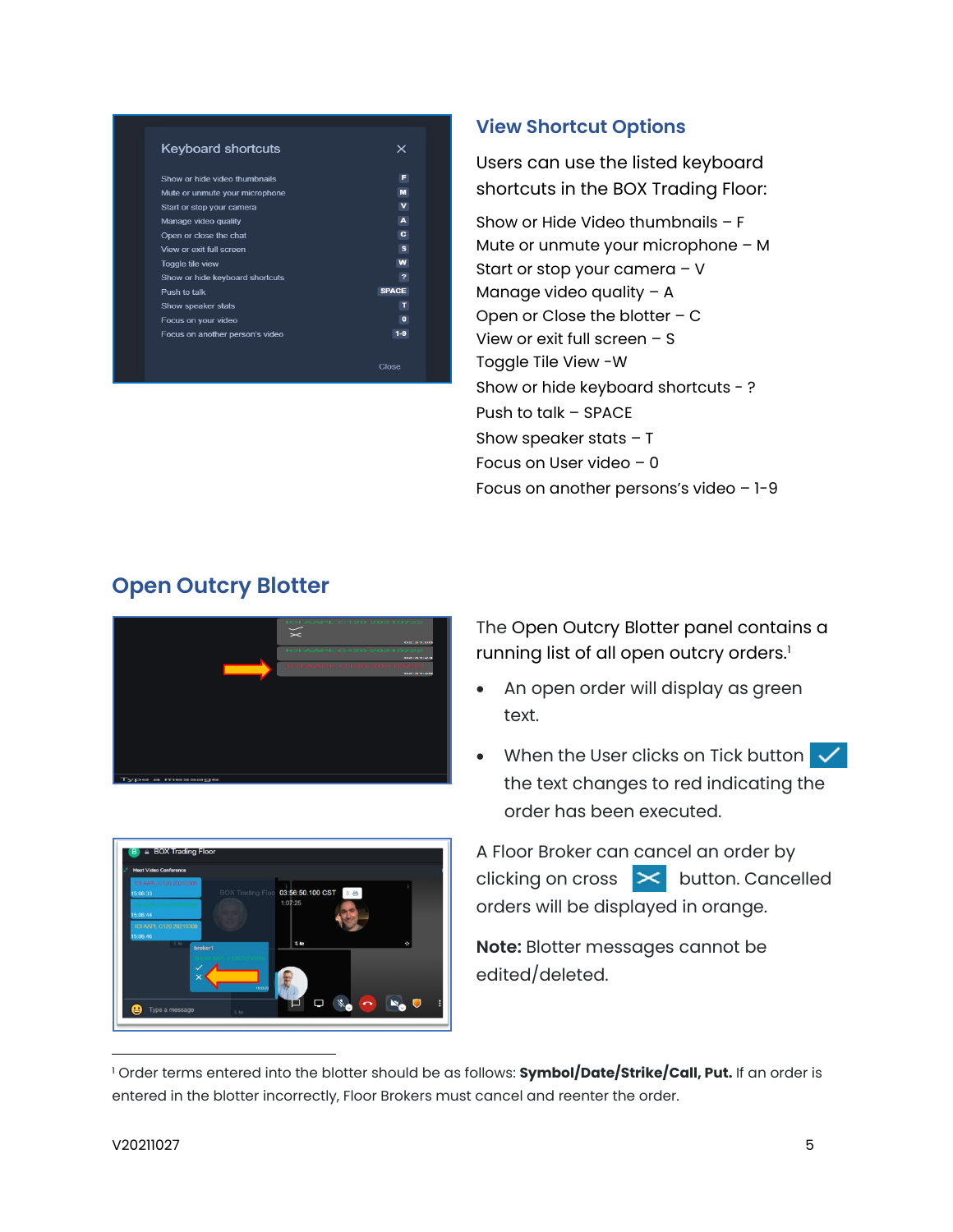## **Exiting BOX Trading Floor**



User must exit the BOX Trading Floor by clicking on the "Leave"  $\sim$  Button (and not only signing out of the VTF platform).

Once the User clicks on "Leave" button it takes the User to the Join Conference page on the BOX Exchange Platform. **\*Note: User must log out of the BOX Exchange Platform at end of trading day** 

**as described below.**

## **Logging Out of the BOX Exchange Platform**



To log out of the BOX Exchange Platform, click on the **Sign Out** option on the drop down beside the username on the upper left side of the screen. If User is in separate tab for the BOX Trading Floor, Sign Out option is on the main tab in the BOX Exchange Platform.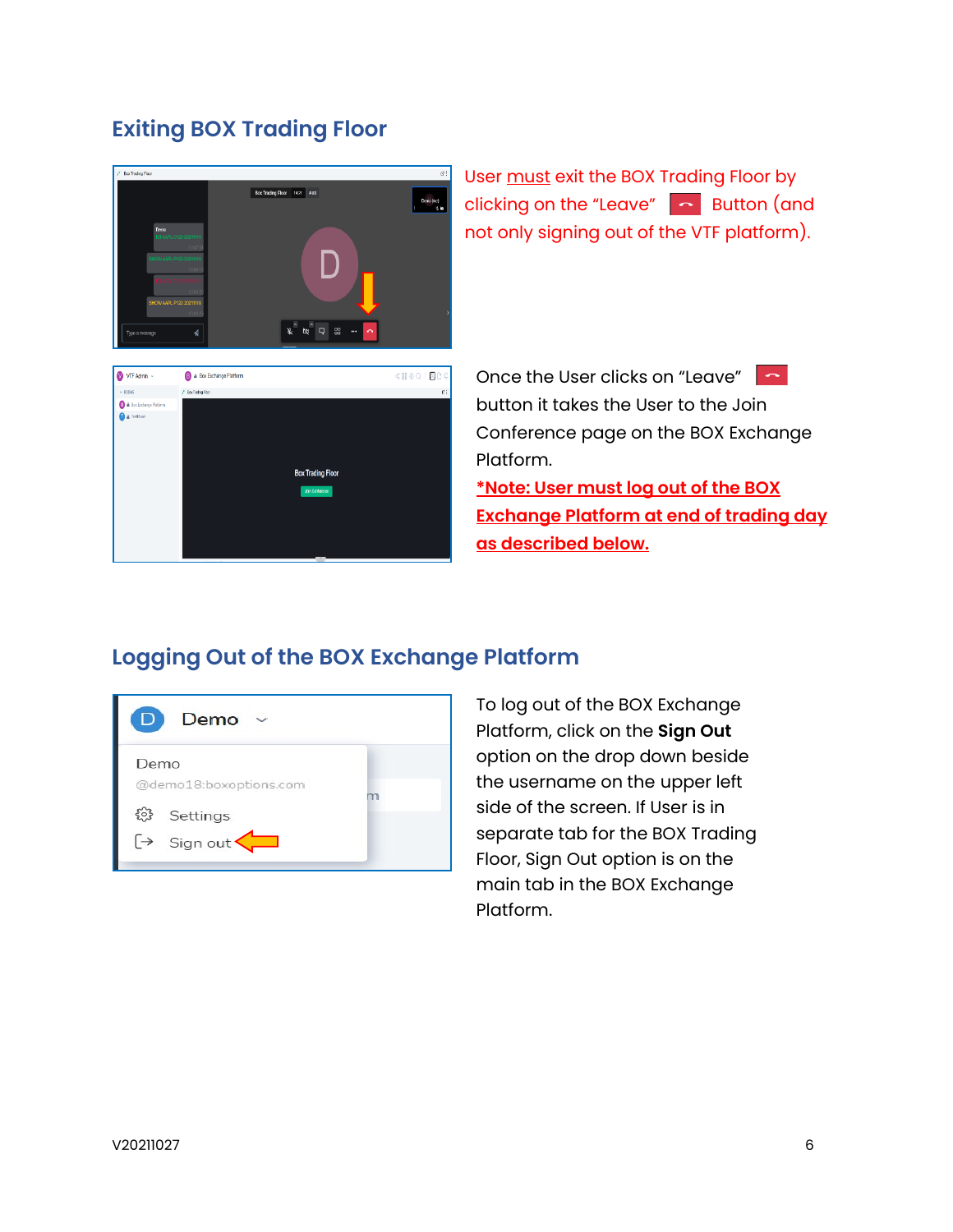## **APPENDIX**

How to reset Chrome microphone/camera permissions – if required:

### [In Chrome]



 $\overline{\phantom{a}}$ .<br>Settings Q stead  $\hat{\mathbf{H}}$   $\mathbf{A}\boldsymbol{\omega}$  if  $\bullet$  - Safety check Clear data .<br>Privacy an  $\ddot{\textbf{e}}$ .<br>Search ang  $\Box$ Defeat: by  $\bigcup$  on station Advanced ø  $\alpha$  a **Et Images** allow (defects) and the control  $\mathbb{E}$  Pop ups and redirects Block (default)  $\sim$  $\Box$  Ada<br>  $\Box$  . Block if also shows intrusive or roles  $\label{eq:block} \text{block}(\text{block}(p) = 1, \ldots, p) = \text{argmax}(\text{sum}(p) = 1, \ldots, p) = \text{argmax}(\text{sum}(p) = 1, \ldots, p) = \text{argmax}(\text{sum}(p) = 1, \ldots, p) = \text{argmax}(\text{sum}(p) = 1, \ldots, p) = \text{argmax}(\text{sum}(p) = 1, \ldots, p) = \text{argmax}(\text{sum}(p) = 1, \ldots, p) = \text{argmax}(\text{max}(p) = 1, \ldots, p) = \text{argmax}(\text{max}(p) = 1, \ldots, p$ 

At the top right, click **More** and then **Settings.** Under "**Privacy and Security**," click **Site Settings.**

- 1. Find [vtf.boxoptions.com](http://www.vtf.boxoptions.com/) and click to open
- 2. Select Allow for Camera and Microphone dropdowns



#### **User Settings:**

- Click on the drop-down menu under name in the top left corner of the web or desktop app and select Settings.
- User you may change all account and general preferences
- User can change display name in the section titled General